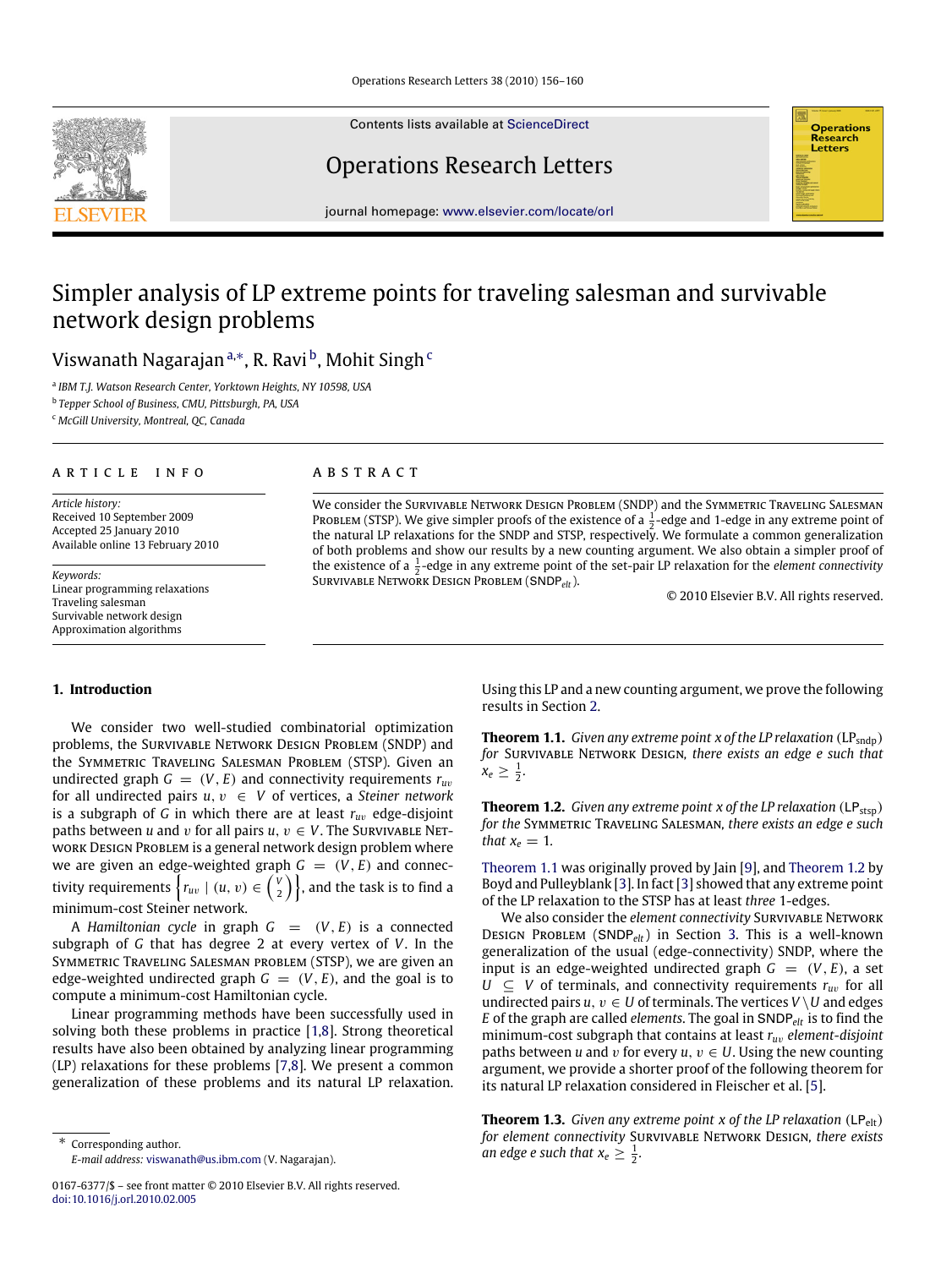This result is originally due to Fleischer et al. [\[5\]](#page-4-5), where they used it to obtain a 2-approximation algorithm for SNDP*elt*. Recently, Chuzhoy and Khanna [\[4\]](#page-4-6) gave a very elegant reduction from the (even more general) *vertex-connectivity* SNDP to the elementconnectivity SNDP; using this 2-approximation for SNDP*elt*, they obtained an *O*(*k* 3 log *n*)-approximation algorithm for the vertexconnectivity SNDP (here *k* is the maximum requirement and *n* is the number of vertices).

Our proofs are based on a new counting argument that involves distributing *fractional tokens*. This idea was used earlier in Bansal et al. [\[2\]](#page-4-7) for degree-bounded network design problems in directed graphs, and also appears implicit in the proofs of Gabow et al. [\[6\]](#page-4-8) for the *k*-edge connected subgraph problem.

*Notation*. For any subset *F* ⊆ *E* of edges, the *characteristic vector*  $\chi(F) \in \{0, 1\}^E$  (also denoted  $\chi_F$ ) contains a 1 corresponding to each edge  $e \in F$ , and a 0 otherwise. For any assignment  $x : E \to \mathbb{R}_+$ of non-negative real values to the edges and any subset  $F \subseteq E$ ,  $x(F)$ denotes the sum  $\sum_{e\in F} x_e.$ 

#### <span id="page-1-0"></span>**2. The STSP and the edge-connectivity SNDP**

Given a subset  $S \subseteq V$ , let  $\delta(S) = \{(u, v) \in E \mid u \in S, v \notin S\}$ denote the set of edges with exactly one end-point in *S*. We also denote  $\delta({v})$  by  $\delta(v)$ . Then, the classical LP relaxation (LP<sub>stsp</sub>) for the STSP has the following constraints:

 $x(\delta(S)) > 2 \quad \forall \emptyset \subset S \subset V$  (cut constraints)  $x(\delta(v)) = 2 \quad \forall v \in V$  (degree constraints)  $0 \leq x_e \leq 1 \quad \forall e \in E.$ 

We now consider the LP relaxation  $(LP_{\text{sndp}})$  for the SNDP. A function *f* from subsets of *V* to the integers is called *weakly supermodular* if  $f(V) = f(\emptyset) = 0$  and, for all  $S, T \subseteq V$ , one of the following holds.

*f*(*S*) + *f*(*T*) ≤ *f*(*S*∪*T*) + *f*(*S*∩*T*), or  $f(S) + f(T) \leq f(S \setminus T) + f(T \setminus S).$ 

It is easy to see that the function *f* defined by  $f(S) = \max_{u \in S, v \notin S}$ *r*<sub>*uv*</sub> for each subset *S*  $\subseteq$  *V* is weakly supermodular. It can be verified that the above function encodes the connectivity requirements  ${r_{u,v}}$ . We state the LP relaxation [\[9\]](#page-4-3) for any network design problem with weakly supermodular connectivity requirement (which contains the SNDP as a special case).

 $x(\delta(S)) \ge f(S)$   $\forall S \subseteq V$  (cut constraints)  $0 \leq x_e \leq 1 \quad \forall e \in E.$ 

Now we present the LP relaxation of a generalization of both the SNDP and the STSP. The input consists of an undirected graph  $G = (V, E)$  with edge-costs  $c : E \to \mathbb{R}_+$ , a weakly supermodular function  $f: 2^V \to \mathbb{Z}$ , and a designated subset  $W \subseteq V$  of vertices. The LP corresponding to this is as follows.

$$
\begin{array}{ll}\n\text{(LP)} & \text{minimize} & \sum_{e \in E} c_e x_e \\
\text{subject to} & x(\delta(S)) \ge f(S) & \forall S \subseteq V \\
& x(\delta(v)) = f(v) & \forall v \in W \\
0 \le x_e \le 1 & \forall e \in E.\n\end{array}
$$

Note that the first set of constraints above enforces the connectivity requirements *f* , the second set of constraints enforces the degree constraints on *W*, and the last set of constraints ensures that only a subgraph is chosen.

Given graph *G*, edge-costs *c* and connectivity requirements  $\{r_{u,v} \mid (u, v) \in {\binom{v}{2}}\}$ , the LP relaxation (LP<sub>sndp</sub>) of this SNDP instance is obtained by setting, in (LP),  $f(S) = \max_{u \in S, v \notin S} r_u$  for each subset  $S \subseteq V$  and  $W = \emptyset$ . For an instance of the STSP

given by graph *G* and edge-costs *c*, the corresponding LP relaxation (LP<sub>stsp</sub>) is obtained by setting  $f(S) = 2$  for each  $\emptyset \subsetneq S \subsetneq V$ ,  $f(\emptyset) = f(V) = 0$ , and  $W = V$ .

We prove the following theorem, which implies [Theorems 1.1](#page-0-4) and [1.2.](#page-0-5)

<span id="page-1-1"></span>**Theorem 2.1.** *Let x be a basic feasible solution to (LP) where f is weakly supermodular.*

- A. *There exists an edge e*  $\in$  *E* such that  $x_e \geq \frac{1}{2}$ .
- B. *Moreover, if*  $f(S)$  *is even for each subset*  $S \subseteq V$ *, then there exists an edge e*  $\in$  *E* such that  $x_e = 1$ .

The first part of [Theorem 2.1](#page-1-1) was at the heart of the iterative 2 approximation algorithm for the SNDP [\[9\]](#page-4-3).

Before the proof of [Theorem 2.1,](#page-1-1) we state some properties of tight constraints of extreme points. Two sets *X*, *Y* are *intersecting* if *X* ∩ *Y*, *X* − *Y* and *Y* − *X* are nonempty. A family of sets is *laminar* if no two sets are intersecting. The proof of the following lemma is immediate from the uncrossing lemma in Jain [\[9\]](#page-4-3).

<span id="page-1-2"></span>**Lemma 2.2** (*[\[9\]](#page-4-3)*). *Let x be a basic feasible solution to (LP) with f being weakly supermodular, such that*  $0 < x_e < 1$  *for all edges e*  $\in$  *E. Then, there exists a laminar family* L *of subsets such that*

1. *x* is the unique solution to  $\{x(\delta(S)) = f(S), \forall S \in \mathcal{L}\}\$ ; 2. *the vectors*  $\chi_{\delta(S)}$  for  $S \in \mathcal{L}$  are linearly independent; and 3.  $|E| = |\mathcal{L}|$ .

**Proof.** Lemma 4.3 in [\[9\]](#page-4-3) proves this lemma when  $W = \emptyset$ ; that proof is based on standard *uncrossing* arguments. In the general case, there are additional *equalities* for singleton vertexsets corresponding to W. Let (LP<sup>'</sup>) denote the polytope given by just the first and third sets of constraints in (LP), i.e., without equality constraints on *W*. Note that the polytope (LP) is a face of polytope (LP'). Hence any extreme point in (LP) is also an extreme point in  $(LP')$ , for which the lemma from [\[9\]](#page-4-3) applies.  $\square$ 

We now prove [Theorem 2.1.](#page-1-1) Let *x* be any basic feasible solution to (LP).

**Proof of Theorem 2.1** (*A*). We first prove that  $x_e \geq \frac{1}{2}$  for some edge *e*  $\in$  *E*. Suppose for the sake of contradiction that  $x_e \leq \frac{1}{2}$ for each  $e \in E$ . If  $x_e = 0$  for some  $e \in E$ , we can remove edge  $\overline{e}$ from the graph *G* and variable  $x_e$  from (LP). The residual solution *x* remains a basic feasible solution to the modified (LP). Thus we assume without loss of generality that  $x_e > 0$  for all  $e \in E$ , and so [Lemma 2.2](#page-1-2) applies.

We will show a contradiction to [Lemma 2.2](#page-1-2) by means of a new counting argument. The counting argument proceeds as follows. We assign one token to each edge in *E*, and then reassign the tokens such that we can collect strictly more than one token per set in the laminar family L: this would imply  $|E| > |\mathcal{L}|$ , which is the desired contradiction.

For any sets  $S, R \in \mathcal{L}$ , we say that *S* is the parent of *R* (or equivalently, that *R* is a child of *S*) if *S* is the smallest set in  $\mathcal{L}$ containing *R*. Each edge  $e = (u, v) \in E$  is given a unit token, which it reassigns as follows.

- 1. (*Rule* 1) Let *S* be the smallest set in L containing *u*, and *R* be the smallest set in  $\mathcal L$  containing  $v$ . Then *e* assigns  $x_e$  tokens to each of *S* and *R*.
- 2. (*Rule* 2) Let *T* be the smallest set in  $\mathcal L$  containing both *u* and *v*. Then *e* assigns  $1 - 2x_e$  tokens to *T*.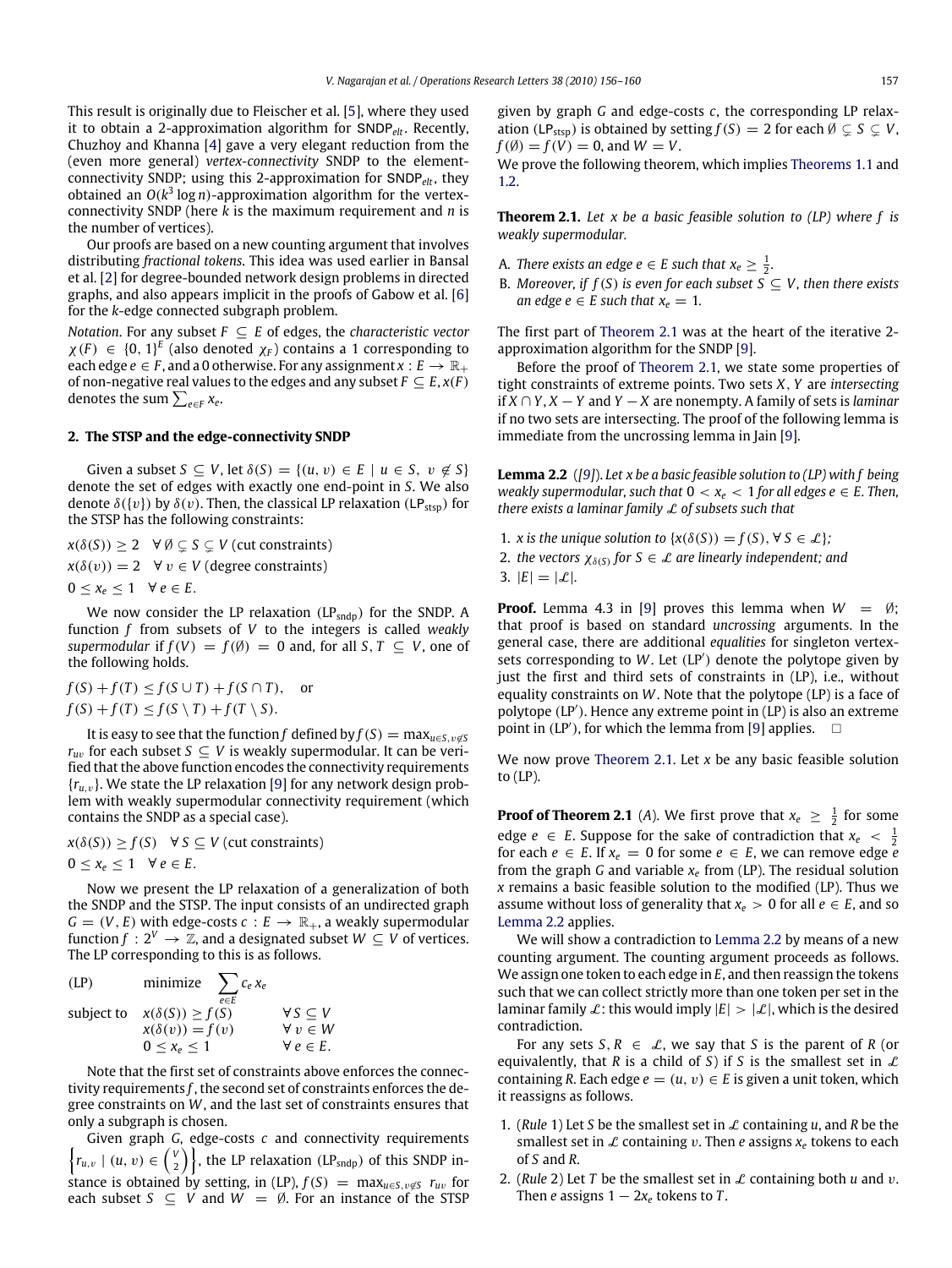<span id="page-2-2"></span>

**Fig. 1.** Example for the expression  $x(\delta(S)) - \sum_{i=1}^{k} x(\delta(R_i))$  with  $k = 2$  children. The dashed edges cancel out in the expression. Edge-sets *A*, *B*, *C* are shown with their respective coefficients.

We now show that each set in  $\mathcal L$  receives at least one token. Let *S* ∈  $\mathcal{L}$  have *k* children  $R_1, \ldots, R_k$  in  $\mathcal{L}$  (if *S* does not have any children then  $k = 0$ ). We have the following tight inequalities for the extreme point *x*.

$$
x(\delta(S)) = f(S)
$$
 and  $x(\delta(R_i)) = f(R_i) \quad \forall \ 1 \leq i \leq k.$ 

Subtracting, we obtain

$$
x(\delta(S)) - \sum_{i=1}^{k} x(\delta(R_i)) = f(S) - \sum_{i=1}^{k} f(R_i) \Rightarrow
$$
  

$$
x(A) - x(B) - 2x(C) = f(S) - \sum_{i=1}^{k} f(R_i)
$$

where

$$
A = \{e : |e \cap (\cup_i R_i)| = 0, |e \cap S| = 1\}
$$
  
\n
$$
B = \{e : |e \cap (\cup_i R_i)| = 1, |e \cap S| = 2\}
$$
  
\n
$$
C = \{e : |e \cap (\cup_i R_i)| = 2, |e \cap S| = 2\}.
$$

Observe that  $A \cup B \cup C \neq \emptyset$ : otherwise, we have the dependence  $\chi_{\delta(S)} = \sum_{i=1}^k \chi_{\delta(R_i)}$ . Also, *S* receives  $x_e$  tokens for each edge  $e \in A$ (by *Rule* 1),  $1 - x_e$  tokens for each edge  $e \in B$  (by *Rules* 1 & 2), and 1 − 2*x<sup>e</sup>* tokens for each edge *e* ∈ *C* (by *Rule* 2). Hence, the total number of tokens received by *S* is exactly

$$
\sum_{e \in A} x_e + \sum_{e \in B} (1 - x_e) + \sum_{e \in C} (1 - 2x_e)
$$
  
=  $x(A) + |B| - x(B) + |C| - 2x(C)$   
=  $|B| + |C| + f(S) - \sum_{i=1}^{k} f(R_i).$  (1)

Observe that, for every edge  $e \in E$ ,  $x_e$ ,  $1 - x_e$ ,  $1 - 2x_e > 0$ since  $0 < x_e < \frac{1}{2}$ ; combined with the fact that  $A \cup B \cup C \neq \emptyset$ , the number of tokens assigned to *S* is strictly positive (using the first expression in Eq. [\(1\)\)](#page-2-1). On the other hand, the last expression in [\(1\)](#page-2-1) implies that the number of tokens assigned to *S* is integral. Thus every  $S \in \mathcal{L}$  gets at least one token in this assignment [\(Fig. 1\)](#page-2-2).

Now we show that there are some unassigned tokens, thereby showing the strict inequality  $|\mathcal{L}| \leq |E|$ . Let *R* be a maximumcardinality set in L; note that none of the sets in  $\mathcal{L} \setminus \{R\}$  contains *R* and  $R \neq V$  since  $f(V) = 0$ . Consider any edge  $e \in \delta(R) \neq \emptyset$ : the token by *Rule* 2 for edge *e* is unassigned as there is no set such that  $|T \cap e| = 2$ . This gives us the desired contradiction, and proves the first part of [Theorem 2.1.](#page-1-1)  $\Box$ 

**Proof of Theorem 2.1** (*B*). We now consider the case when *f*(*S*) is even for each  $S \subseteq V$ , and show that, for any basic feasible solution  $x$ to (LP), there is always an edge  $e \in E$  with  $x_e = 1$ . The proof follows

the same approach as above but with a scaled token assignment. For the sake of contradiction, we assume that  $x_e$  < 1 for each  $e \in E$ . As before, we can assume without loss of generality that  $x_e > 0$ . Again, we will show a contradiction to [Lemma 2.2](#page-1-2) by showing that  $|\mathcal{L}|$  <  $|E|$ . The counting argument proceeds as follows. We assign one token to each edge  $e = (u, v) \in E$ , which it redistributes as follows.

- 1. (*Rule* 1') Let *S* be the smallest set in  $\mathcal L$  containing *u*, and *R* be the smallest set in  $\mathcal L$  containing v. Then *e* assigns  $\frac{x_e}{2}$  tokens to each of *S* and *R*.
- 2. (*Rule* 2') Let *T* be the smallest set in  $\mathcal L$  containing both  $u$  and  $v$ . Then *e* assigns  $1 - x_e$  tokens to *T*.

We now show that each set in  $\mathcal L$  receives at least one token. As before, let  $S \in \mathcal{L}$  have children  $R_1, \ldots, R_k$  ( $k \geq 0$ ). We have the following tight inequalities.

$$
x(\delta(S)) = f(S)
$$
 and  $x(\delta(R_i)) = f(R_i) \quad \forall \ 1 \leq i \leq k.$ 

Dividing by two and subtracting, we obtain

$$
\frac{1}{2}\left[x(\delta(S)) - \sum_{i} x(\delta(R_i))\right] = \frac{1}{2}\left[f(S) - \sum_{i} f(R_i)\right] \Rightarrow
$$

$$
\frac{x(A) - x(B)}{2} - x(C) = \frac{1}{2}\left[f(S) - \sum_{i} f(R_i)\right]
$$

where the edge sets *A*, *B*, *C* are exactly as in the earlier case. Observe that *A* ∪ *B* ∪ *C*  $\neq$  Ø: else there is a dependence in the constraints for *S* and its children. Also, *S* receives  $\frac{x_e}{2}$  tokens for each edge *e* ∈ *A* (*Rule* 1'),  $1 - \frac{x_e}{2}$  tokens for each edge *e* ∈ *B* (*Rules* 1' & 2'), and  $1 - x_e$  tokens for each edge  $e \in C$  (*Rule* 2'). Hence, the total number of tokens received by *S* is

$$
\sum_{e \in A} \frac{x_e}{2} + \sum_{e \in B} \left( 1 - \frac{x_e}{2} \right) + \sum_{e \in C} (1 - x_e)
$$
  
= 
$$
\frac{x(A)}{2} + |B| - \frac{x(B)}{2} + |C| - x(C)
$$
  

$$
f(S) - \sum_i f(R_i)
$$
  
= 
$$
|B| + |C| + \frac{1}{2}.
$$

Following the same reasoning as before, this quantity is a positive integer (here *f* is an even-valued function, so the number of tokens is still integral). Thus every set  $S \in \mathcal{L}$  receives at least one token in this assignment. Finally, note that some tokens corresponding to the maximal sets in  $\mathcal L$  are unassigned. This shows the strict inequality  $|\mathcal{L}| < |E|$ , and gives us the desired contradiction. This proves the second part of [Theorem 2.1.](#page-1-1)  $\Box$ 

#### <span id="page-2-1"></span><span id="page-2-0"></span>**3. The element-connectivity SNDP**

In this section, we consider the element-connectivity survivable network design problem (SNDP*elt*). In this problem, we are given an undirected graph  $G = (V, E)$  with edge-costs  $c : E \rightarrow \mathbb{R}_+$ , a set  $U \subseteq V$  of terminals, and connectivity requirements  $r_{uv}$  for all undirected pairs  $u, v \in U$  of terminals. Vertices in  $V \setminus U$  are called non-terminals. The edges and non-terminals of the graph are called *elements*. The goal in SNDP*elt* is to find the minimum-cost subgraph that contains at least *ru*v *element-disjoint* paths between *u* and *v* for every  $u, v \in U$ . Fleischer et al. [\[5\]](#page-4-5) used iterative rounding to obtain a 2-approximation algorithm for this problem. They [\[5\]](#page-4-5) showed that SNDP*elt* can be formulated as a suitable integer program (defined formally below), such that any extreme point solution to its LP-relaxation contains an edge with solution value at least half. We give a short proof of this result using a new counting argument generalizing the results in the previous section.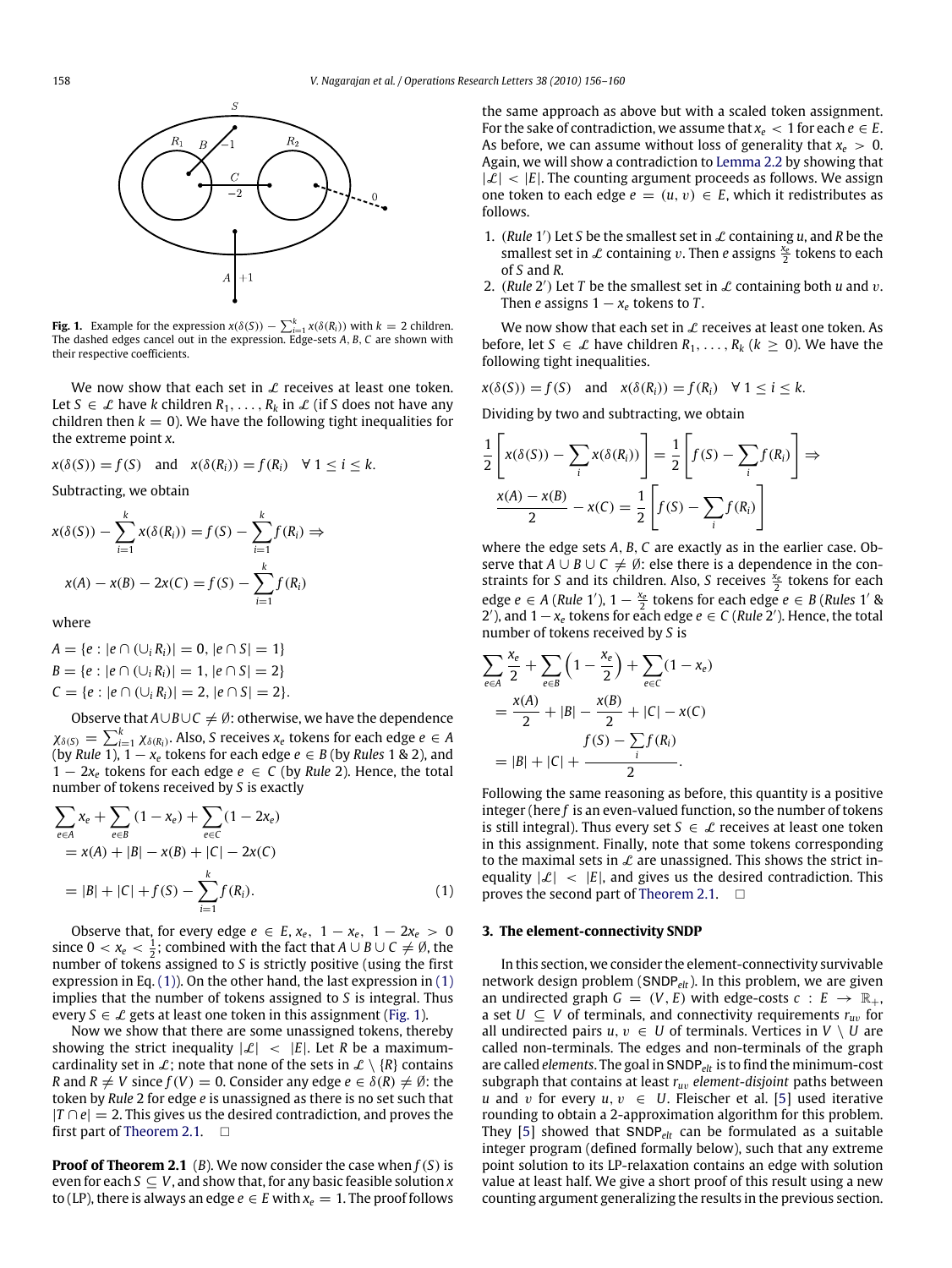A *set-pair* is an ordered tuple  $(S, S')$  where  $S, S' \subseteq V$ . Let  $\mathcal F$ denote some family of set-pairs. A two-set function  $f : \mathcal{F} \to \mathbb{Z}_+$  is called *weakly two-supermodular* if, for any  $(S, S')$  and  $(T, T') \in \mathcal{F}$ , at least one of the following holds.

\n- 1. 
$$
(S \cap T, S' \cup T')
$$
 and  $(S \cup T, S' \cap T') \in \mathcal{F}$ , and we have  $f(S \cap T, S' \cup T') + f(S \cup T, S' \cap T') \geq f(S, S') + f(T, T')$ .
\n- 2.  $(S \cap T', S' \cup T)$  and  $(S \cup T', S' \cap T) \in \mathcal{F}$ , and we have  $f(S \cap T', S' \cup T) + f(S \cup T', S' \cap T) \geq f(S, S') + f(T, T')$ .
\n

For any set-pair  $(S, S')$ , let  $E(S, S') = \{e = (u, v) \in E \mid u \in S\}$ *S*,  $v \in S'$  denote the edges with one end-point in *S* and the other in *S'*. For any assignment  $x : E \rightarrow \mathbb{R}_+$  and set-pair  $(S, S')$ , we abbreviate  $x(E(S, \overline{S}'))$  by just  $x(S, \overline{S}').$  The LP-relaxation for SNDP<sub>elt</sub> considered in [\[5\]](#page-4-5) is the following.

$$
\begin{array}{ll}\n\text{(LP_{elt})} & \text{minimize} \\
\text{subject to} & \chi(S, S') \ge f(S, S') \\
& 0 \le x_e \le 1\n\end{array}\n\quad\n\begin{array}{ll}\n\forall (S, S') \in \mathcal{F} \\
\forall e \in E,\n\end{array}
$$

where  $\mathcal{F} = \{(S, S') \mid S \cap S' = \emptyset, U \subseteq S \cup S'\}$ , and

$$
f(S, S') = \max\{r_{uv} \mid u \in S \cap U, v \in S' \cap U\}
$$
  
-|V - S - S'| for any  $(S, S') \in \mathcal{F}$ .

Note that  $f$  is a weakly two-supermodular function on set-pairs  $\mathcal F$ . We will prove the following that immediately implies [Theorem 1.3.](#page-0-6)

<span id="page-3-2"></span>**Theorem 3.1.** Let x be a basic feasible solution to ( $LP_{\text{elt}}$ ), where  $f$  :  $\mathcal{F} \rightarrow \mathbb{Z}_+$  *is weakly two-supermodular; then there exists an e*  $\in$  *E* such that  $x_e \geq \frac{1}{2}$ .

As mentioned earlier, this theorem was proved earlier in Fleischer et al. [\[5\]](#page-4-5), and is the main ingredient in the 2-approximation algorithm for the element-connectivity SNDP.

We first introduce some definitions from [\[5\]](#page-4-5) that are required for the proof. Define a *partial order* on set-pairs where  $(S, S') \leq (T, T')$ iff  $\overline{S}$  ⊆ *T* and  $T'$  ⊆ *S*'; in this case we say that  $(S, S')$  is *smaller* than  $(T, T')$ . We also say that  $(S, S')$  and  $(T, T')$  are comparable if either  $(S, S') \leq (T, T')$  or  $(T, T') \leq (S, S')$ ; otherwise they are incomparable.

Set-pairs  $(S, S')$  and  $(T, T')$  are said to *pair-cross* iff *none* of the following holds.

C1. *S* ⊆ *T* and *T'* ⊆ *S'*; i.e.,  $(S, S')$  ≤  $(T, T')$ . C2.  $S' \subseteq T'$  and  $T \subseteq S$ ; i.e.,  $(S, S') \geq (T, T')$ . C3. *S* ⊆ *T'* and *T* ⊆ *S'*.

A collection of set-pairs is *pair-laminar* if no two of them pair-cross. The following result appears as Corollary 4.6 and Lemma 4.7 in Fleischer et al. [\[5\]](#page-4-5).

<span id="page-3-0"></span>**Lemma 3.2** ([\[5\]](#page-4-5)). Let x be a basic feasible solution to (LP<sub>elt</sub>), such that  $0 < x_e < 1$  for all edges  $e \in E$ . Then, there exists a pair-laminar family L *of set-pairs such that*

- 1. *x* is the unique solution to  $\{x(S, S') = f(S, S'), \forall (S, S') \in \mathcal{L}\}\;$
- 2. *the vectors*  $\chi_{E(S,S')}$  for  $(S, S') \in \mathcal{L}$  are linearly independent;
- 3. *the poset induced by*  $\leq$  *on*  $\mathcal L$  *is a forest; i.e., for any*  $(X, X')$ ,  $(Y, Y')$ ,  $(Z, Z') \in \mathcal{L}$  *with*  $(X, X') \leq (Y, Y')$  *and*  $(X, X') \leq$  $(Z, Z')$ , the set-pairs  $(Y, Y')$  and  $(Z, Z')$  are comparable; and 4.  $|E| = |\mathcal{L}|.$

We also refer to set-pairs in  $\mathcal L$  as nodes. For any node  $(S, S') \in \mathcal L$ , its parent is the smallest node  $(T, T') \in \mathcal{L} \setminus \{(\dot{S}, \dot{S}')\}$  that is larger than  $(S, S')$  (i.e., satisfying  $(T, T') \geq (S, S')$ ); in this case  $(S, S')$  is called a child of  $(T, T')$ . If there is no node in  $\mathcal{L} \setminus \{ (S, S') \}$  that is larger than (*S*, *S'*), then node (*S*, *S'*) is called a maximal node. Node  $(R, R') \in \mathcal{L}$  is a descendent of  $(S, S') \in \mathcal{L}$  iff  $(R, R') \leq (S, S')$ .

**Proof of Theorem 3.1.** Suppose for a contradiction that the claim does not hold, and let *x* be an extreme point solution with  $x_e < \frac{1}{2}$ for all  $e \in E$ . If  $x_e = 0$  for some  $e \in E$ , we can remove edge *e* from the graph *G* and variable  $x_e$  from (LP<sub>elt</sub>). The residual solution *x* remains a basic feasible solution to the modified  $(LP_{\text{elt}})$ . Thus we assume without loss of generality that  $x_e > 0$  for all  $e \in E$ , and so [Lemma 3.2](#page-3-0) applies. We will derive a contradiction using a counting argument similar to the one in the previous section. Each edge  $e = (i, j) \in E$  is assigned one unit of token, which it distributes to nodes in  $\mathcal L$  as follows.

- 1. *Rule* I: assign  $x_e$  tokens to the smallest node  $(S, S') \in \mathcal{L}$  such that either  $i \in S$  or  $\{i, j\} \cap S' = \emptyset$ .
- 2. *Rule* II: assign  $x_e$  tokens to the smallest node  $(T, T') \in \mathcal{L}$  such that either  $j \in T$  or  $\{i, j\} \cap T' = \emptyset$ .
- 3. *Rule* III: assign  $1 2x_e$  tokens to the smallest node  $(R, R') \in \mathcal{L}$ such that  $\{i, j\} \cap R' = \emptyset$ .

Note that both  $x_e$  and  $1 - 2x_e$  are strictly positive for any edge *e*. Additionally, by Lemma 4.8 in Fleischer et al. [\[5\]](#page-4-5), it follows that each of *Rules* I, II and III assigns tokens to at most one node. Hence each edge in *E* distributes a total of at most one token.

We now show that each node of  $\mathcal L$  receives a total of at least one token. Consider any node  $(S, S') \in \mathcal{L}$  with children  $\{(R_i, R'_i)\}_{i=1}^k$ ; if  $(S, S')$  is a leaf then  $k = 0$ . For each  $i \in [k]$ , we have  $(A) R'_i \supseteq S'$ , since  $(S, S') \ge (R_i, R'_i)$ ; and  $(B) R'_i \supseteq R_j$  for all  $j \in [k] \setminus \{i\}$ , since  $(R_i, R'_i)$  and  $(R_j, R'_j)$  are incomparable, and they satisfy condition (C3). Additionally, the  ${R_i}_{i=1}^k$  are disjoint subsets of *S*. Define the following edge-sets:

$$
H = \bigcup_{i=1}^{k} E(R_i, R'_i \setminus S')
$$
  
\n
$$
C = \{e \in H : |e \cap (\cup_i R_i)| = 2\}
$$
  
\n
$$
B = \{e \in H : |e \cap (\cup_i R_i)| = 1\}
$$
  
\n
$$
D = \bigcup_{i=1}^{k} E(R_i, S')
$$
  
\n
$$
A = E(S \setminus (\cup_i R_i), S').
$$

Thus we can write  $\sum_{i=1}^{k} x(E(R_i, R'_i)) = 2 \cdot x(C) + x(B) + x(D)$ , and  $x(E(S, S')) = x(D) + x(A)$ . Recall that the tight LP constraints imply that

 $x(E(S, S')) = f(S, S')$  and  $x(E(R_i, R'_i)) = f(R_i, R'_i) \quad \forall 1 \le i \le k$ .

Subtracting, we obtain (since the *f* -values are all integral)

$$
x(E(S, S')) - \sum_{i=1}^{k} x(E(R_i, R'_i)) = f(S, S') - \sum_{i=1}^{k} f(R_i, R'_i) \in \mathbb{Z}
$$
  
\n
$$
\Rightarrow x(A) - x(B) - 2x(C) \in \mathbb{Z}.
$$

Adding  $|B|+|C|$  (an integer) to the above expression, we obtain

$$
\sum_{e\in A}x_e+\sum_{e\in B}(1-x_e)+\sum_{e\in C}(1-2x_e)\in\mathbb{Z}.
$$

Note that  $A \cup B \cup C \neq \emptyset$ ; otherwise,  $\chi(E(S, S')) = \sum_{i=1}^{k} \chi(i)$  $(E(R_i, R'_i))$ , contradicting the linear independence in [Lemma 3.2.](#page-3-0) Since  $0 < x_e < \frac{1}{2}$  for all  $e \in E$ , the left-hand side above is strictly positive, and

<span id="page-3-1"></span>
$$
\sum_{e \in A} x_e + \sum_{e \in B} (1 - x_e) + \sum_{e \in C} (1 - 2x_e) \ge 1.
$$
 (2)

We now show that the tokens assigned to  $(S, S')$  total to at least the left-hand side in Inequality [\(2\).](#page-3-1)